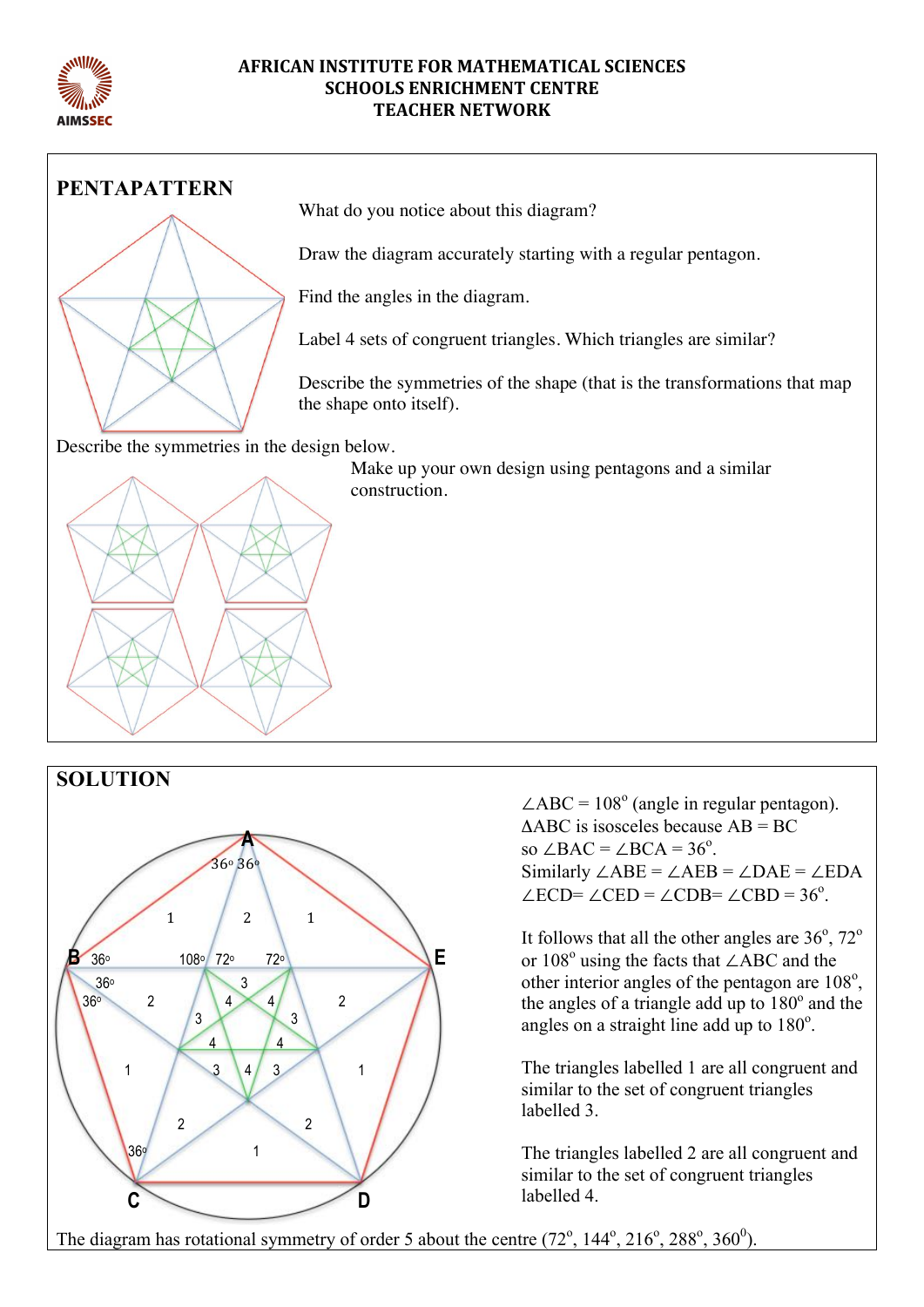It has axes of reflection (mirror lines) through A and the midpoint of CD, through B and the midpoint of DE, through C and the midpoint of EA, through D and the midpoint of AB and through E and the midpoint of BC.

The green pentagram star and the blue pentagram star are enlargements of each other.

The red pentagon and the small green pentagon in the centre of the diagram are enlargements of each other.

In the design below there are the following symmetries:



- 1. Reflection in the y-axis
- 2. Reflection in the x axis

3. Rotation of order  $2(180^\circ)$  about the origin. In addition the two pentagons in the left can be mapped to correspond to the two pentagons on the right by a translation in the x-direction.

Note: The design does not have rotational symmetry of order  $4(90^{\circ})$ .

# **NOTES FOR TEACHERS**

#### **Why do this activity?**

This diagram, with a star formed by drawing diagonals in a regular pentagon, has been studied and used as a religious symbol for thousands of years, for example in the Babylonian, Egyptian, Greek and Chinese civilisations. It now features in the national flags of Ethiopia and Morocco.

This could be a good revision activity as learners need to practice and use:

- 1. accurate geometrical construction (measuring angles and length),
- 2. geometric properties of triangles and regular polygons (angle properties, similarity, congruence) and
- 3. geometric transformations.

The activity helps to familiarise learners with the properties of the regular pentagon and inscribed pentagram star and connects with work using trigonometry and solving equations to explore the properties of the shape and to discover that the ratio of the length of the diagonal to the length of the edge of the pentagon, and many other ratios between lengths, give the golden ratio.

This diagram has fractal properties – the pattern can be continued indefinitely inside and outside the original pentagon producing smaller and larger copies of itself.

# **Intended learning outcomes**

- 1. Practice in using a protractor and ruler to make an accurate geometrical drawing.
- 2. Practice in finding angles in a diagram using geometric properties of triangles.
- 3. Practice in finding recognising similar and congruent triangles.
- 4. Practice in naming and describing symmetries and geometric transformations.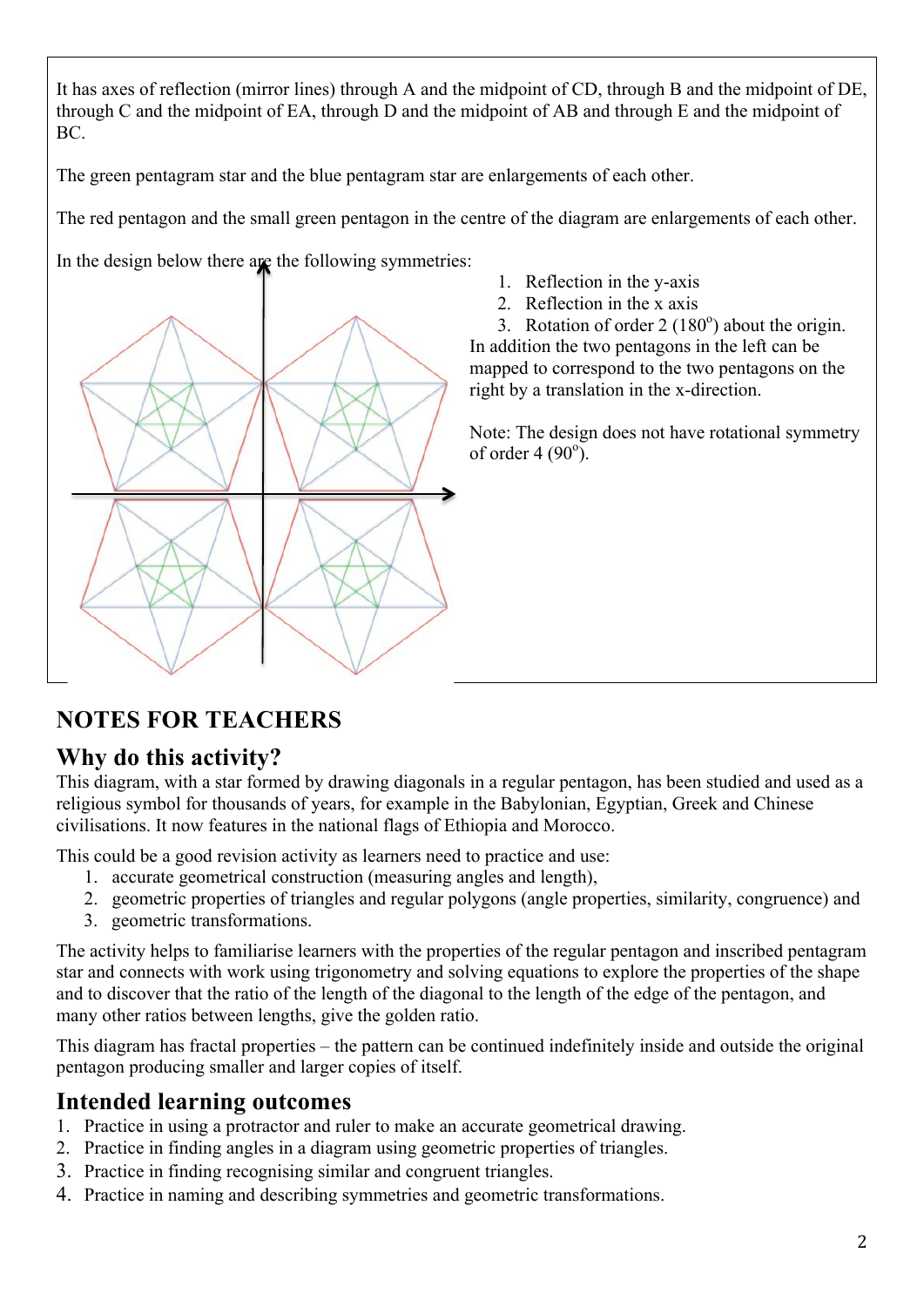### **Suggestions for teaching**

You might start the lesson by reviewing the fact that the interior angles of a regular pentagon are 108°. You might ask 5 learners to come to the front and hold hands with their arms stretched out so that their arms form the edges of a pentagon. (Alternatively use string or rope and ask learners to stand inside it holding the string with their fingers to make a pentagon). Then ask another learner to walk around the people-pentagon, turning at each corner, until he gets back to his starting point facing in the same direction as he started. Ask the class "what total angle has he turned through?", "how many turns?", "if the pentagon is regular (equal sides, equal angles) what angle was each turn?" (Answer  $72^{\circ}$ )

This is then a question that you could simply give to the learners to do for themselves, either individually or in pairs. Finally have a class discussion in which the learners share their answers, reasons and observations with the whole class.

Finally summarise what has been learned.

# **Key questions**

What do you notice? Can you explain that? Which triangles are congruent to each other? Why? Which triangles are similar to each other? Why? Can you see any reflections? Where is the axis of reflection (mirror line)? Can you see any rotational symmetry? Where is the centre of the rotation? What angles can the shape be rotated by to map onto itself? What is the order of rotational symmetry? Can one part of the diagram be translated to map onto a corresponding part? How?

### **Possible extension**

Learners might make their own patterns using similar constructions.

You could ask groups of learners to look for information about the regular pentagon and star pentagram on the internet and to make posters about it.

You could ask learners to describe and comment on one of the following diagrams:





#### **Possible support**



Learners can easily make a regular pentagon by tying a simple knot in a strip of scrap paper and flattening it out as shown in the diagrams.